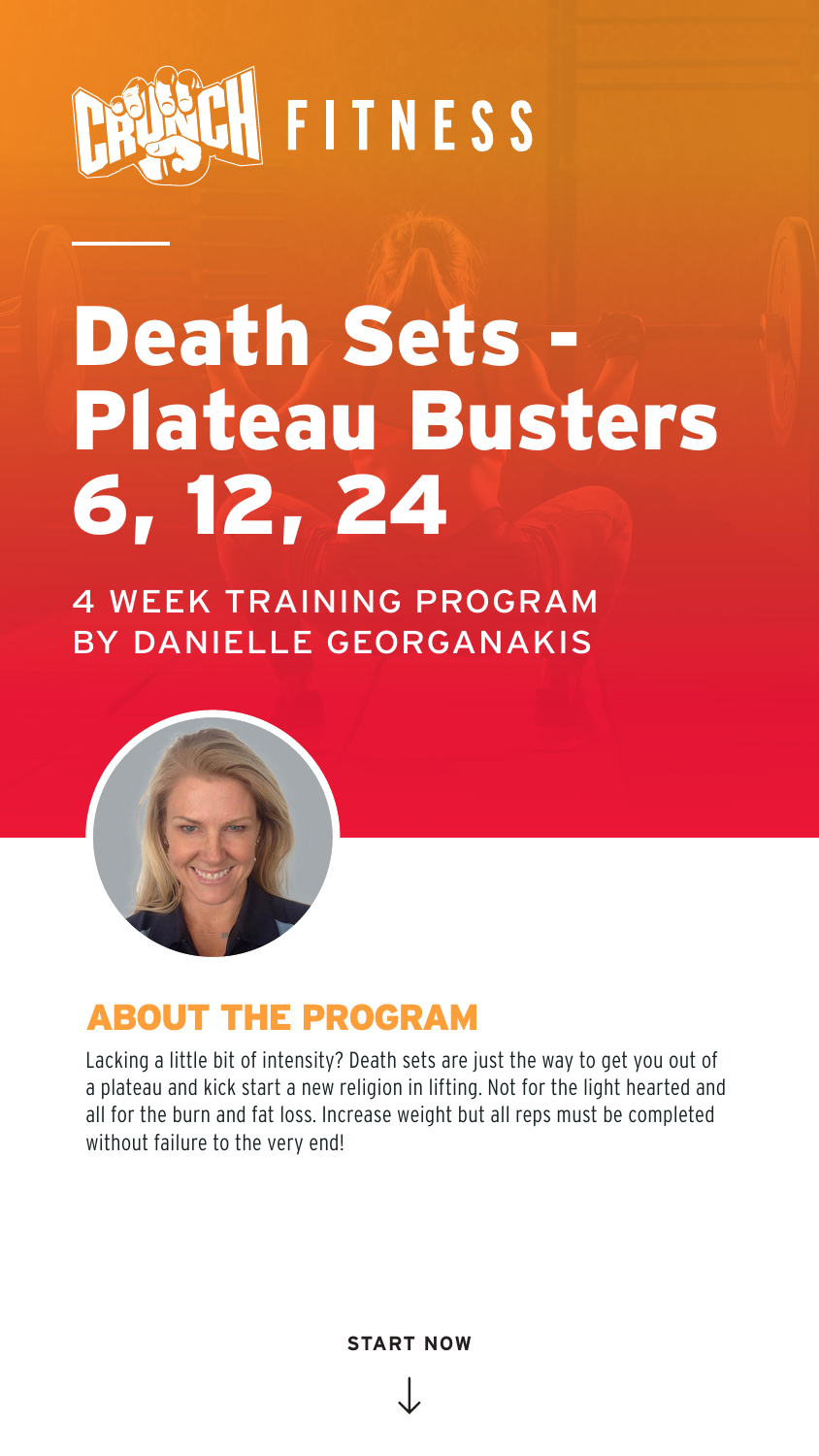| <b>EXERCISE</b>                             | <b>REPS/TIME</b>  | <b>SET</b> | <b>TEMPO</b> |
|---------------------------------------------|-------------------|------------|--------------|
| <b>Flat Bench DB</b><br><b>Neutral Grip</b> | 6                 |            | 4010         |
| <b>DB Incline Press</b>                     | 12                |            | 3010         |
| <b>DB Side Lateral</b><br><b>Raises</b>     | 24                |            | 2010         |
| SET 2                                       |                   |            |              |
| Chin Up Neutral<br>Grip                     | 6                 |            | 4010         |
| <b>Bent Over BB</b><br>Row                  | $12 \overline{ }$ |            | 3010         |
| Stiff Arm Lat<br>Pulldown                   | 24                |            | 2010         |
| 60 Second Hang                              | 1m                |            |              |

## DAY 1

## CHEST & BACK

### SET<sub>1</sub>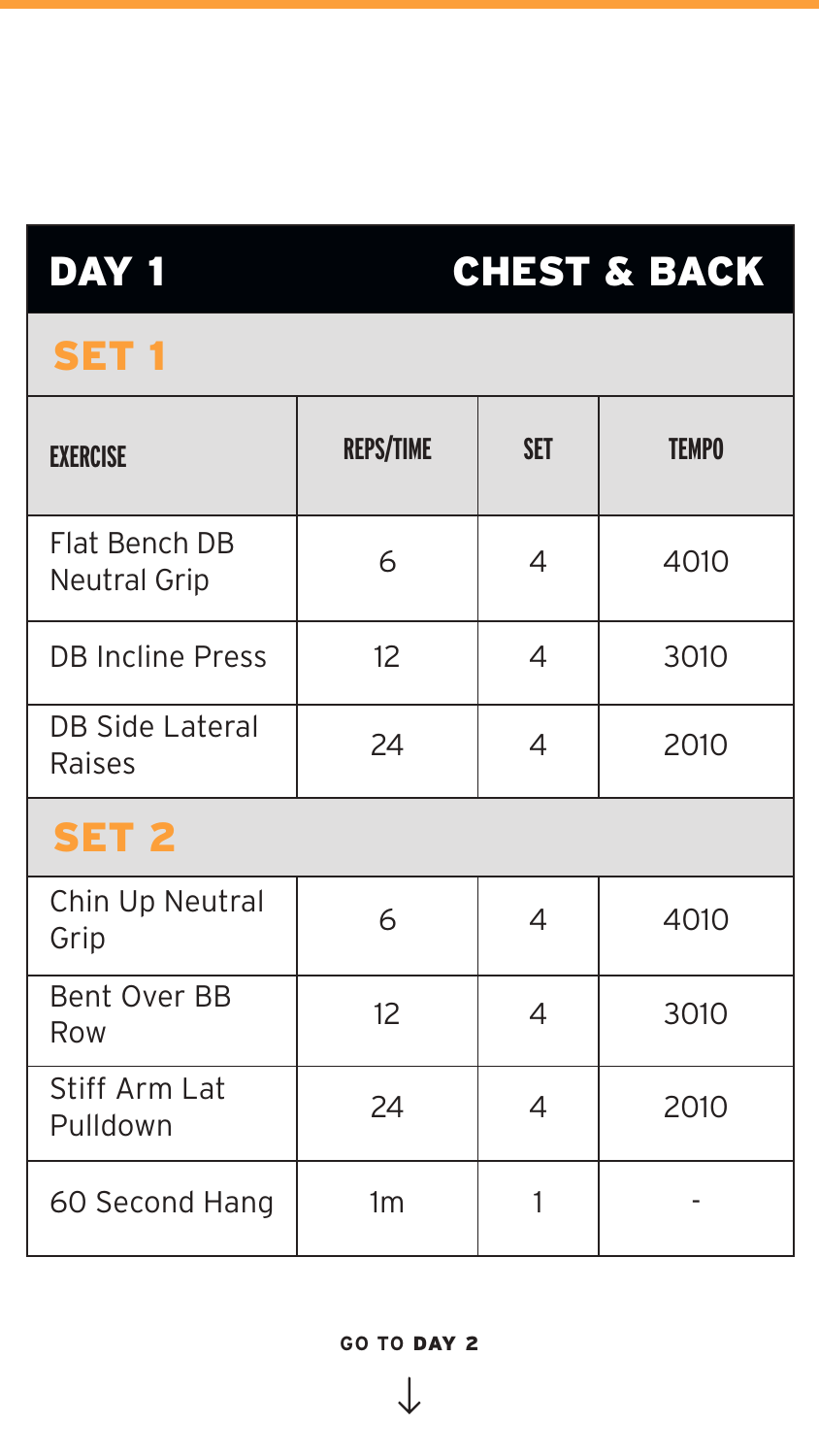$\sqrt{ }$ 

| <b>EXERCISE</b>                 | <b>REPS/TIME</b>  | <b>SET</b>           | <b>TEMPO</b> |  |
|---------------------------------|-------------------|----------------------|--------------|--|
| <b>Sumo Deadlift BB</b>         |                   | $\blacktriangle$     | 4010         |  |
| Lying Leg Curl<br>Planta Flex.  | 12 <sup>°</sup>   | $\blacktriangleleft$ | 3010         |  |
| <b>Standing Calf</b><br>Raises  | 24                | 4                    | 2010         |  |
| <b>SET 2</b>                    |                   |                      |              |  |
| <b>BB Squat</b>                 | 6                 | 4                    | 4010         |  |
| <b>Walking DB</b><br>Lunges     | $12 \overline{ }$ |                      | 3010         |  |
| Leg Extension or<br>Leg Press   | 24                |                      | 2010         |  |
| Sled Drag - Up &<br><b>Back</b> | 1 <sub>m</sub>    |                      |              |  |

# DAY 2



### SET 1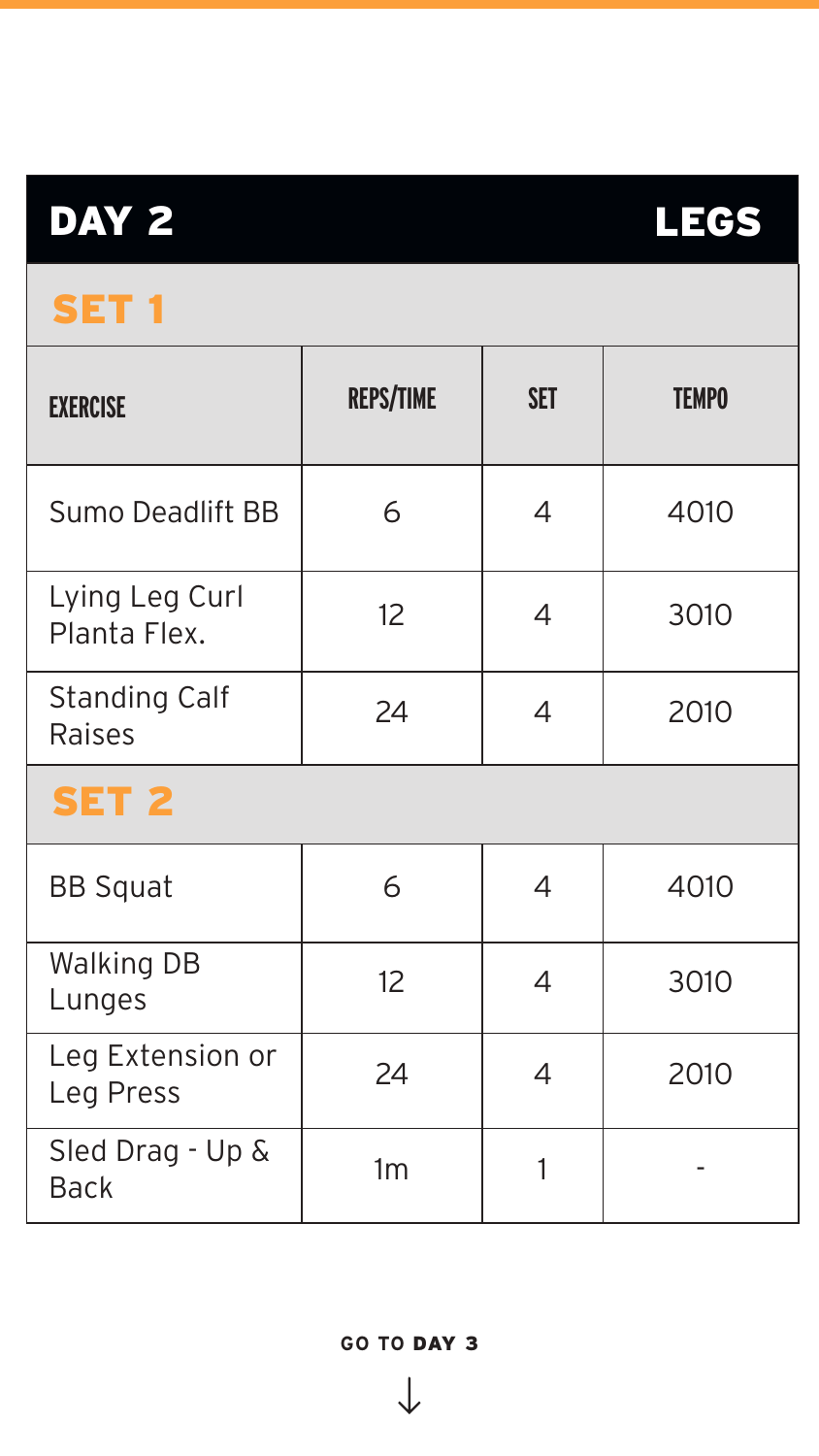

 **REST**

#### **GO TO** DAY 4

 $\sqrt{ }$ 

# GROW DAY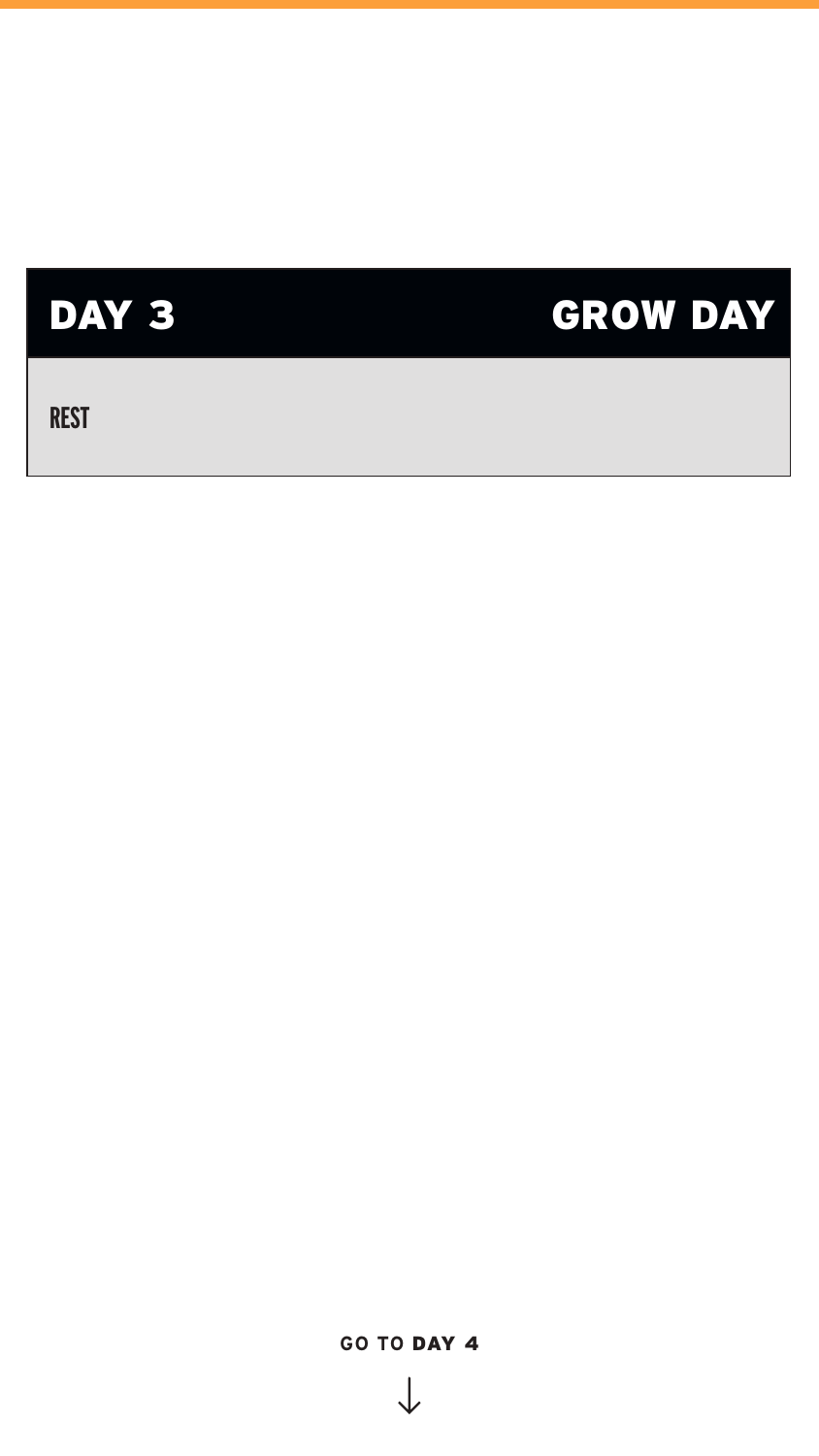$\sqrt{ }$ 

| DAY 4                                |                   |            | ECS          |  |  |
|--------------------------------------|-------------------|------------|--------------|--|--|
| <b>SET 1</b>                         |                   |            |              |  |  |
| <b>EXERCISE</b>                      | <b>REPS/TIME</b>  | <b>SET</b> | <b>TEMPO</b> |  |  |
| <b>Close Grip BB</b><br><b>Press</b> |                   |            | 4010         |  |  |
| <b>French Press</b><br>Cable         | 12 <sup>2</sup>   |            | 3010         |  |  |
| <b>Tricep Pushdown</b><br>Cable      | 24                | 4          | 2010         |  |  |
| SET 2                                |                   |            |              |  |  |
| Zottman Curl                         |                   | 4          | 4010         |  |  |
| Hammer Curl                          | $12 \overline{ }$ |            | 3010         |  |  |
| <b>Cable Supinated</b><br>Curl       | 24                |            | 2010         |  |  |
| Long Arm Plank<br>w/ Hollow Hold     | 1m                |            |              |  |  |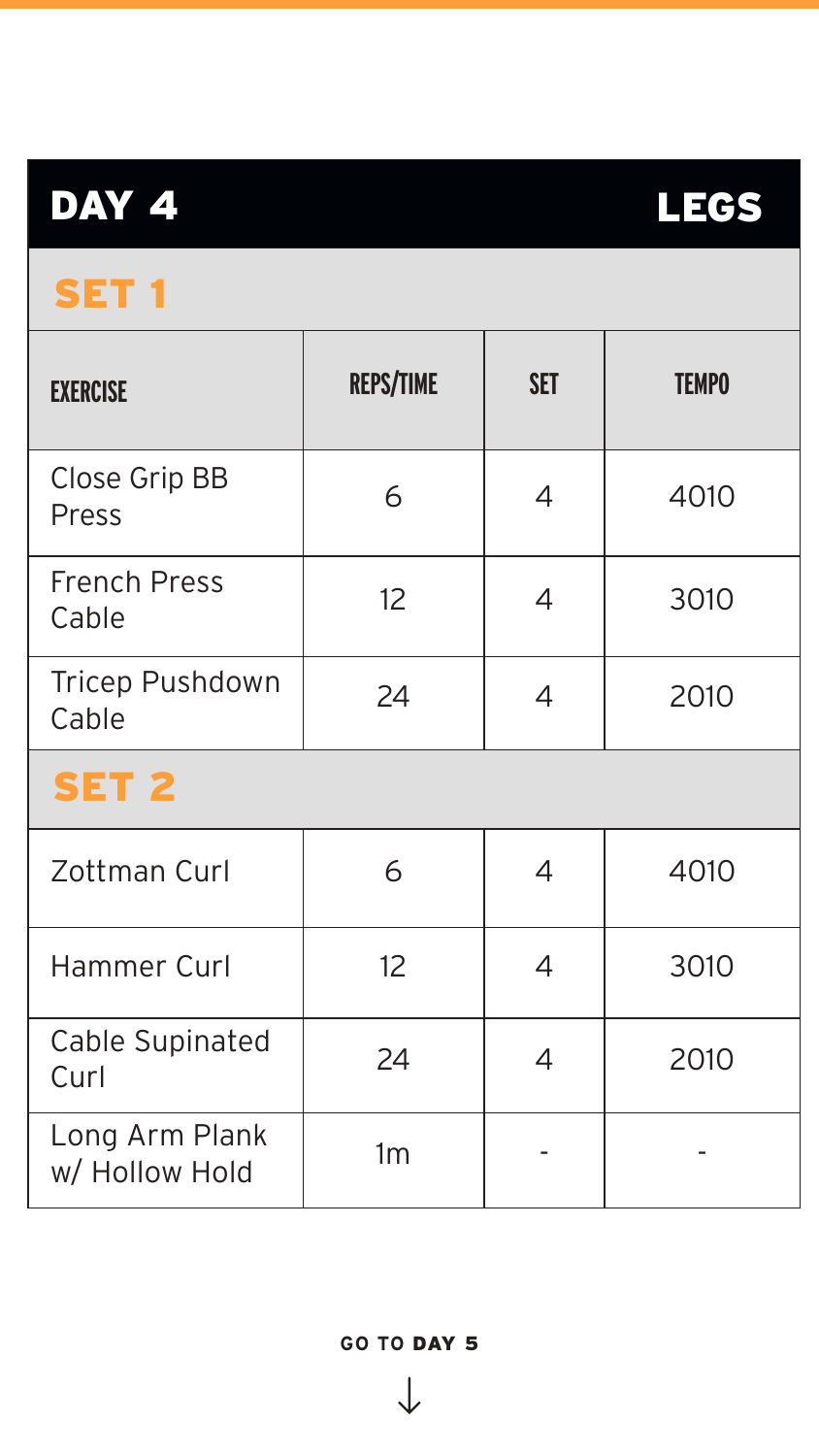$\sqrt{ }$ 

| DAY 5                                      | SHOULDERS & LEGS  |                        |              |  |
|--------------------------------------------|-------------------|------------------------|--------------|--|
| SET <sub>1</sub>                           |                   |                        |              |  |
| <b>EXERCISE</b>                            | <b>REPS/TIME</b>  | <b>SET</b>             | <b>TEMPO</b> |  |
| <b>Standing BB</b><br>Press                |                   | $\boldsymbol{\Lambda}$ | 4010         |  |
| Side Lateral<br><b>Raises DB</b>           | $12 \overline{ }$ |                        | 3010         |  |
| <b>Arnold DB Press</b><br>Seated           | 24                |                        | 2010         |  |
| SET 2                                      |                   |                        |              |  |
| <b>Bulgarian Squat</b><br>each leg w/DB    | 6                 | $\overline{4}$         | 4010         |  |
| RDL w/DB                                   | 12 <sup>2</sup>   | $\overline{4}$         | 3010         |  |
| <b>SISI Heels</b><br><b>Elevated Squat</b> | 24                | $\overline{4}$         | 2010         |  |
| Mountain<br>Climbers                       | 1m                |                        |              |  |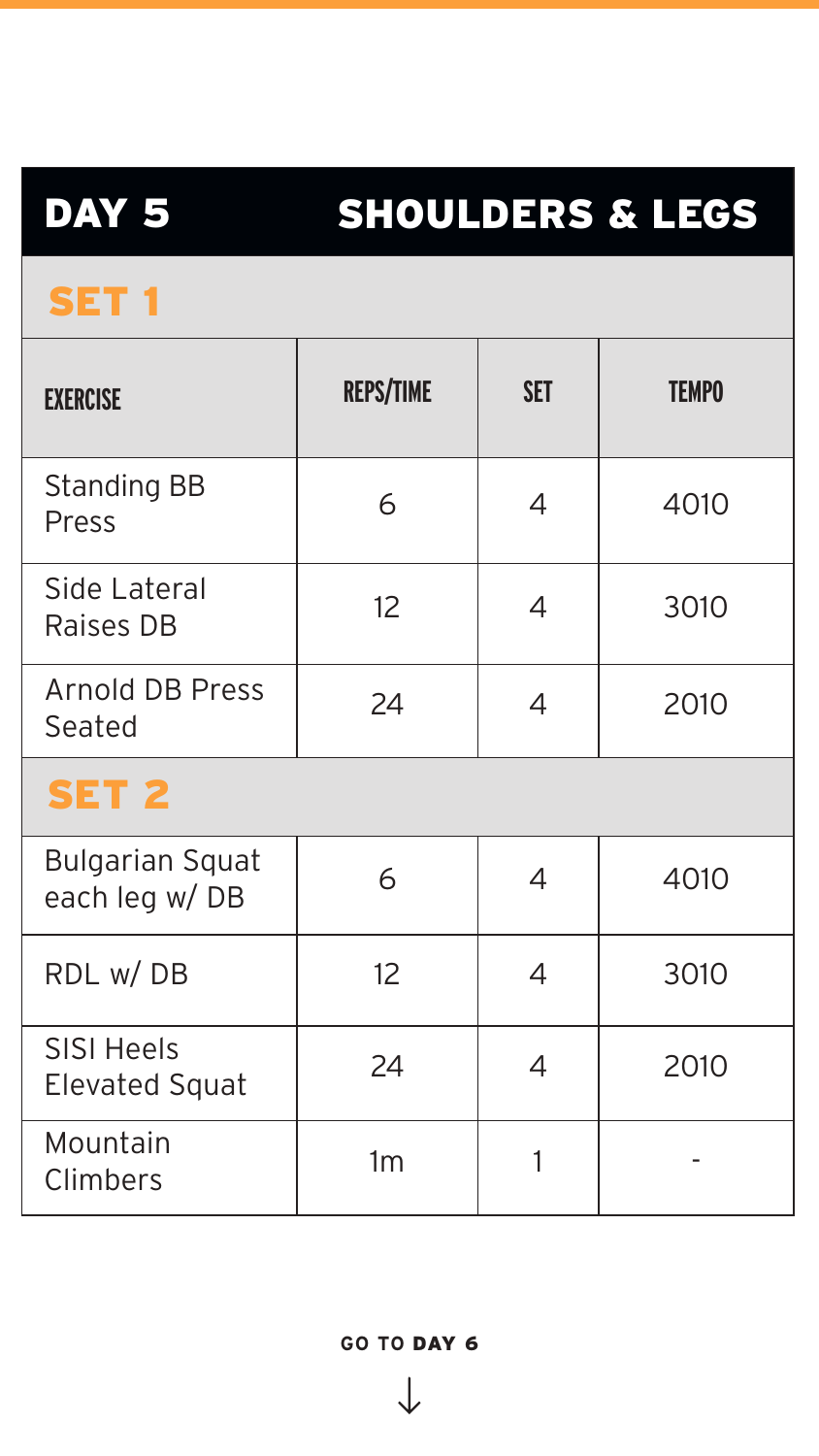#### **GO TO** DAY 7

 $\sqrt{ }$ 

 **REST**

### DAY 6

## GROW DAY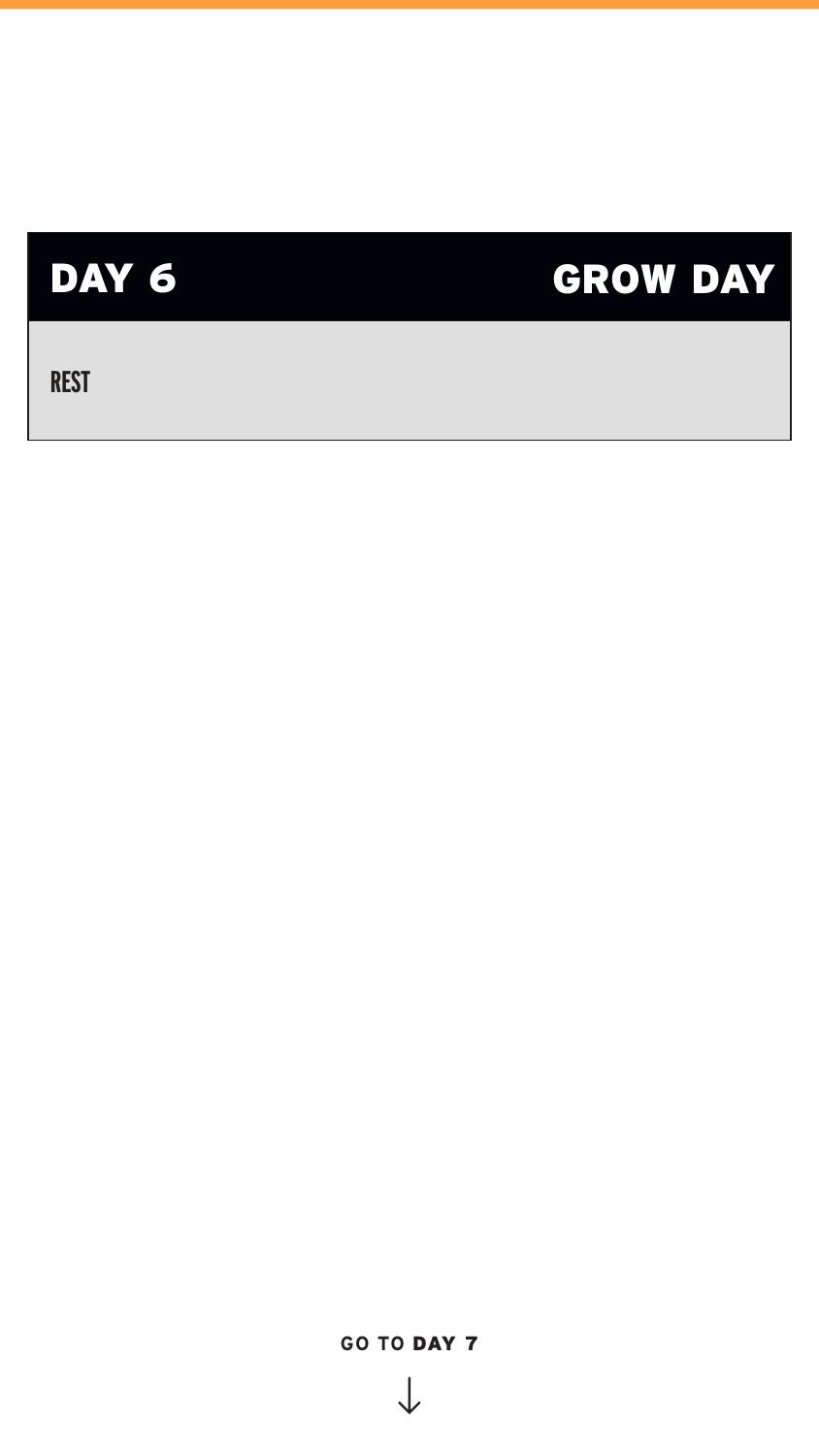



#### **REPEAT FROM DAY 1**